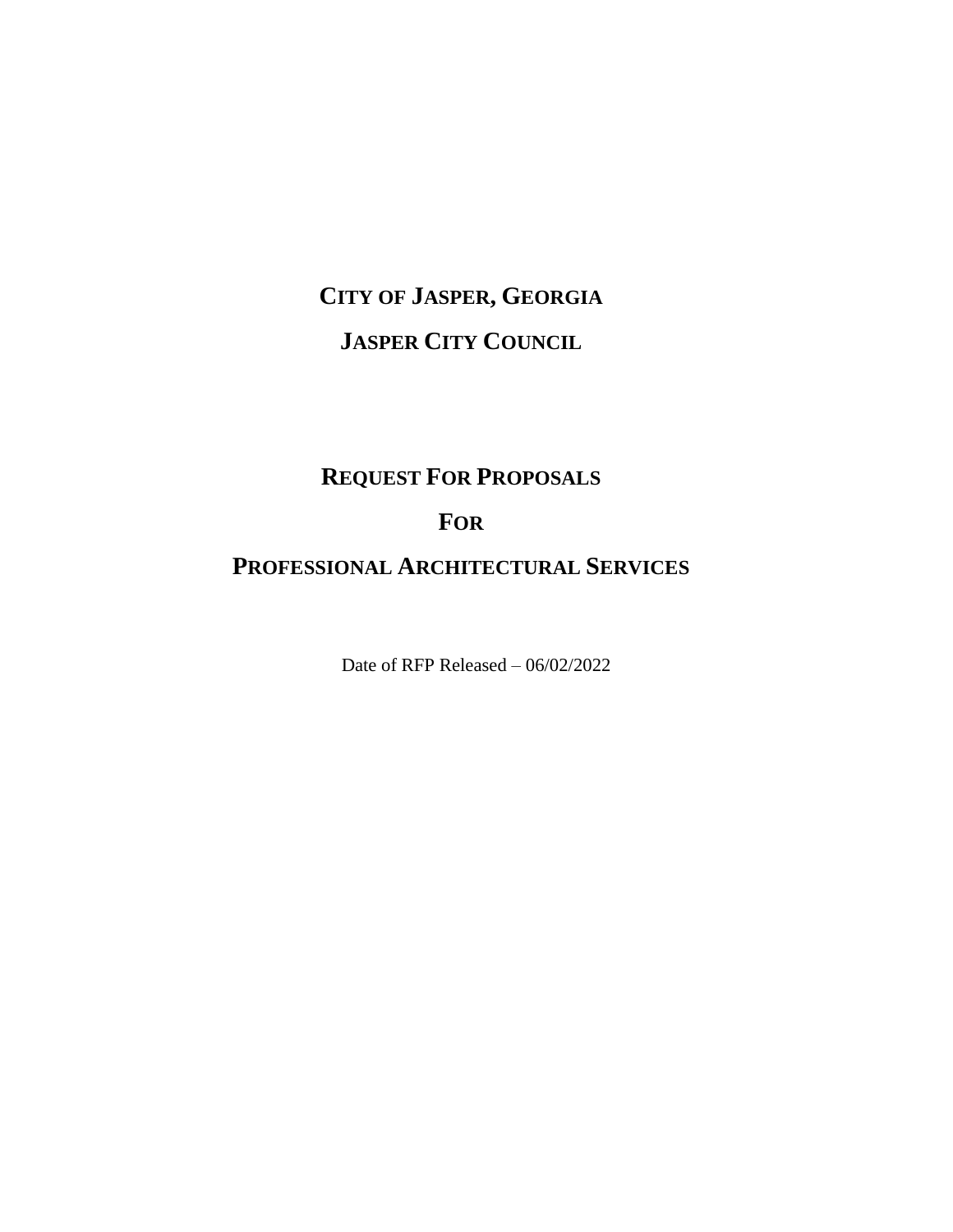#### **General**

The City of Jasper is seeking Proposals from qualified and experienced firms to develop a park and amphitheater master plan. Responding firms should have a strong record in successfully assisting local governments with preparing plans for parks, event venues, and new recreation facilities and experience in working on Federally Assisted Projects. Responding firms should be qualified to provide a comprehensive park masterplan including site design, landscaping design, lighting design, band shell/stage design, restrooms design, and onsite and perimeter parking. Additional park features may include splash pad, playground, oversite tower, interpretive signage, and other recommended features.

#### **Scope of Work**

Plans are to contract, within a year from the date of this notice, a reputable architectural or engineering firm for a Preliminary Report, Design, and Cost Estimate services for a Federally Funded Project related to tourism and economic development. Current needs include preparation of a preliminary architectural report for a grant application for Appalachian Regional Commission (ARC) funding related to development of a park, amphitheater and other site improvements. The proposed project will make improvements to approximately 3-acre city-owned parcels in downtown Jasper. Designs should incorporate significant placemaking enhancements to the site and take into account health and safety concerns related to the COVID-19 pandemic. If awarded, the selected firm would be expected to provide architectural/engineering services including design, construction administration, and related services involved with a Federally Funded Project. This procurement action may also lead to additional project contracts and/or contract addendums for planning, administrative and other related services.

Professional services shall include, but are not limited to, standard tasks necessary for the implementation of the project in conformance with the ARC grant program. Immediate needs include:

1. Preparing and approval of the Preliminary Architectural Report (PAR) prior to the submission of the grant applications (the PAR must meet the standards established by the Georgia Department of Community Affairs (DCA) for the ARC grant program.)

Upon approval of the application for grant assistance, the following scope of work is required:

- 1. Preparing Environmental Review documentation for the ARC grant program, including completion of the Environmental Review Form to be submitted to the Georgia Historic Preservation Division.
- 2. Preparing the final design and construction bid package in conformance with applicable regulations and requirements
- 3. Supervising the bid advertising, tabulation, and award process, including preparing the advertisements for bid solicitations, conducting pre-bid meeting, conducting bid opening, and issuing the notice to proceed
- 4. Conducting the pre-construction conference
- 5. Surveying, field staking, on-site supervising of construction work, and preparing inspection reports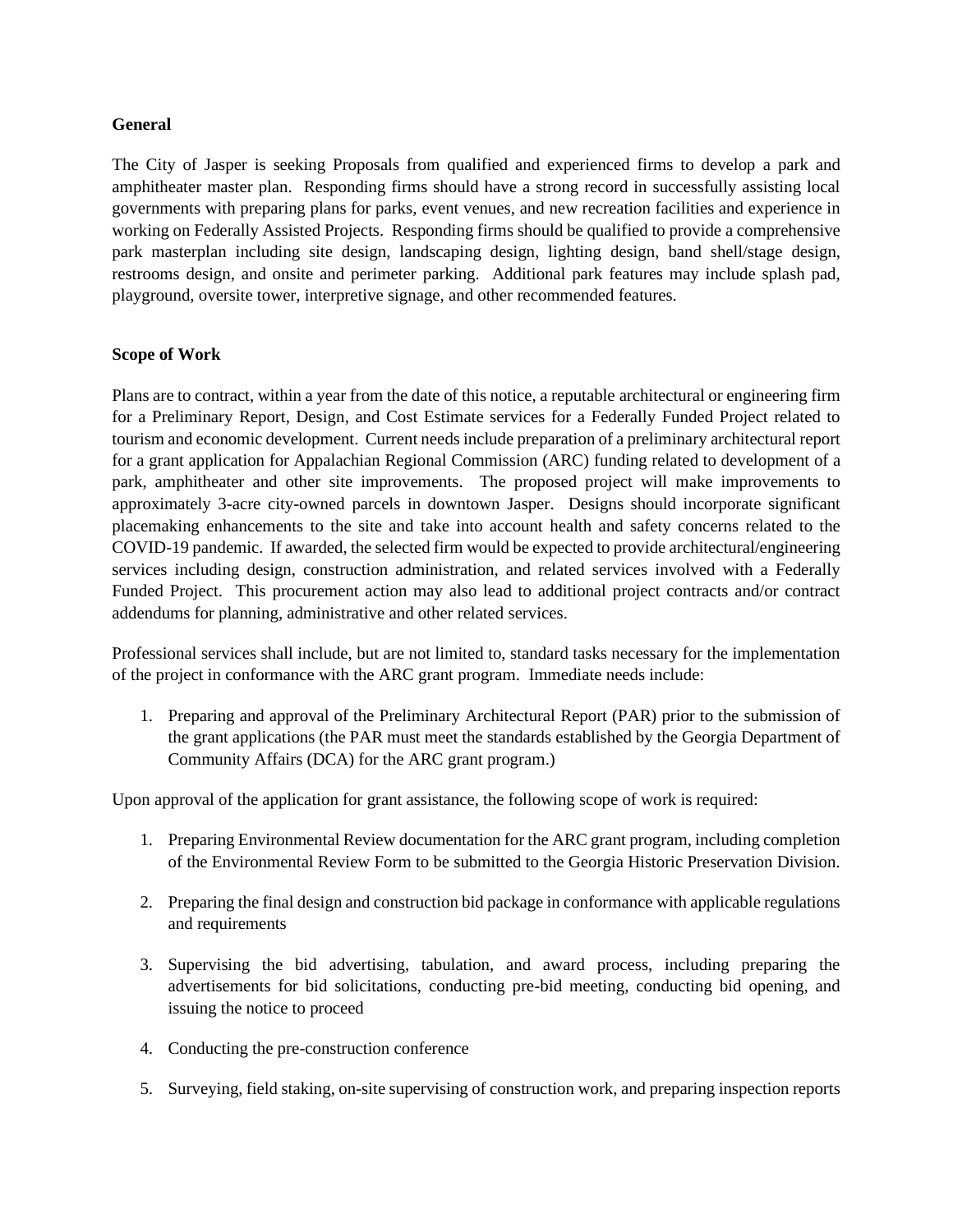- 6. Reviewing and approving all contractor requests for payment, change orders, and submitting approved requests to the governing body
- 7. Ensuring all labor laws are followed by Contractors as required for Federally Assisted Projects
- 8. Providing reproducible plan drawings to the City of Jasper upon project completion
- 9. Conducting final inspection and testing
- 10. Submitting certified "as-built" drawings to appropriate authorities

#### **PROPOSAL FORMAT**

All proposing firmsshall submit an original and four copies of their qualifications that include the following information and documents in this order:

Cover

#### Table of Contents

#### Qualifications

- A brief history and overview of the firm and its general areas of practice. If a firm has multiple office locations, please identify the office location from which this project will be undertaken. Please include the number of years the company has been in existence, and the firm's specific experience with Federally Assisted Projects.
- Firm's experience with amphitheater, outdoor event venue, or similar design and list of references (including at least two references from counties or cities that the firm has recently assisted). List contact names and contact information for each reference.
- Resumés of key personnel that will be working on projects for the City of Jasper, if selected, including their architect qualifications and relevant experience working on state and federally funded projects.
- Listing of consultant team members that are not part of the company that will be a part of this project (if any) and their relevant experience.

#### Scope and Methodology

- Scope and level of service proposed.
- Timeline for completion of the PAR and, if awarded funding, general timeline for the design phase of the project.
- Methodology and approach for amphitheater design.
- Organizational chart which identifies the project manager, Key Team Leaders, support personnel,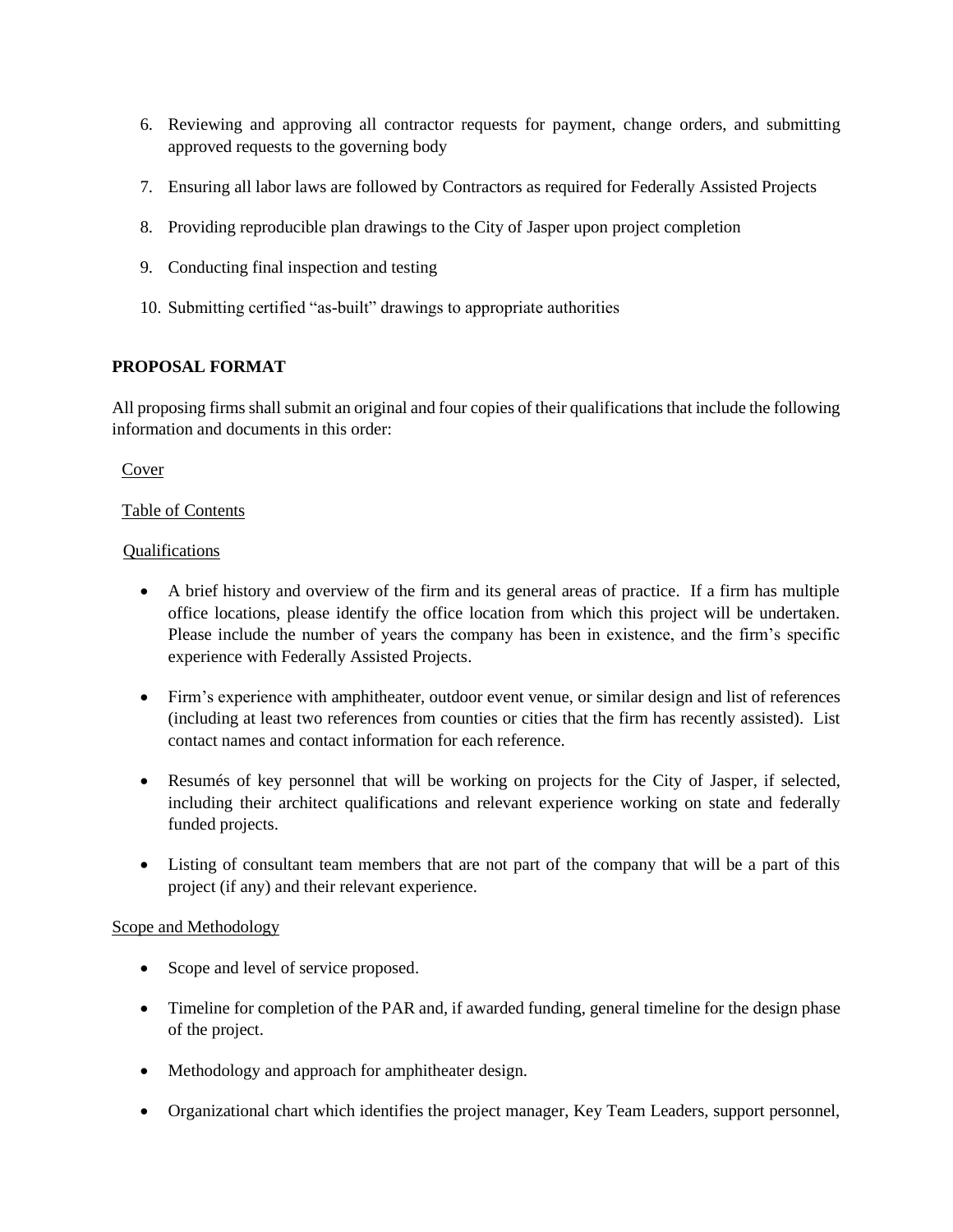and reporting structure.

#### Ability to Complete the Project

- Statement of current workload and availability for this project.
- Statement of the company's financial strength to perform the project. *(Please provide suitable documentation to establish financial stability. Acceptable documentation includes audited or reviewed financial statements, partnership or corporation tax returns, bank or financial institution commitments, or other verifiable information demonstrating financial stability.)*
- Statement concerning any previous projects that the firm was unable to complete, unable to complete in a timely manner, or unable to complete as budgeted in the last ten years.
- Statement of any previous, existing, or pending litigation of the company.

#### Fees

- Fee (if any) associated with the Preliminary Architectural Report (PAR) for the application.
- Rate Schedule for Design and Construction Administration Services should the City be awarded the grant. Rate schedule must be appropriate for ARC projects and EDA projects.
- Other information regarding firms' approach to establishing project cost.

#### Additional

- Proof that the firm is authorized to do business in the State of Georgia. Firm MUST have all the necessary, valid and current licenses to do business in the State of Georgia as issued by the respective State Boards and Government Agencies responsible for regulating and licensing the services to be provided and performed.
- In an Appendix, please provide any other pertinent information you believe will assist the City in assessing the capability of your firm to undertake the project (i.e. letters of recommendation, certifications or awards, etc.).

#### **EVALUATION CRITERIA**

The City of Jasper shall at its sole discretion select the most qualified firm(s) for each project, based on the best value evaluation of the following criteria:

- Relevance and amount of previous experience providing professional services for similar projects (including experience working with local, state, and federal agencies in Georgia) – (20%)
- Relevance and amount of previous experience with Federally Assisted Projects (extra consideration will be given for experience with the Appalachian Regional Commission (ARC) and/or Land and Water Conservation Fund (LWCF) in the state of Georgia) – (10%)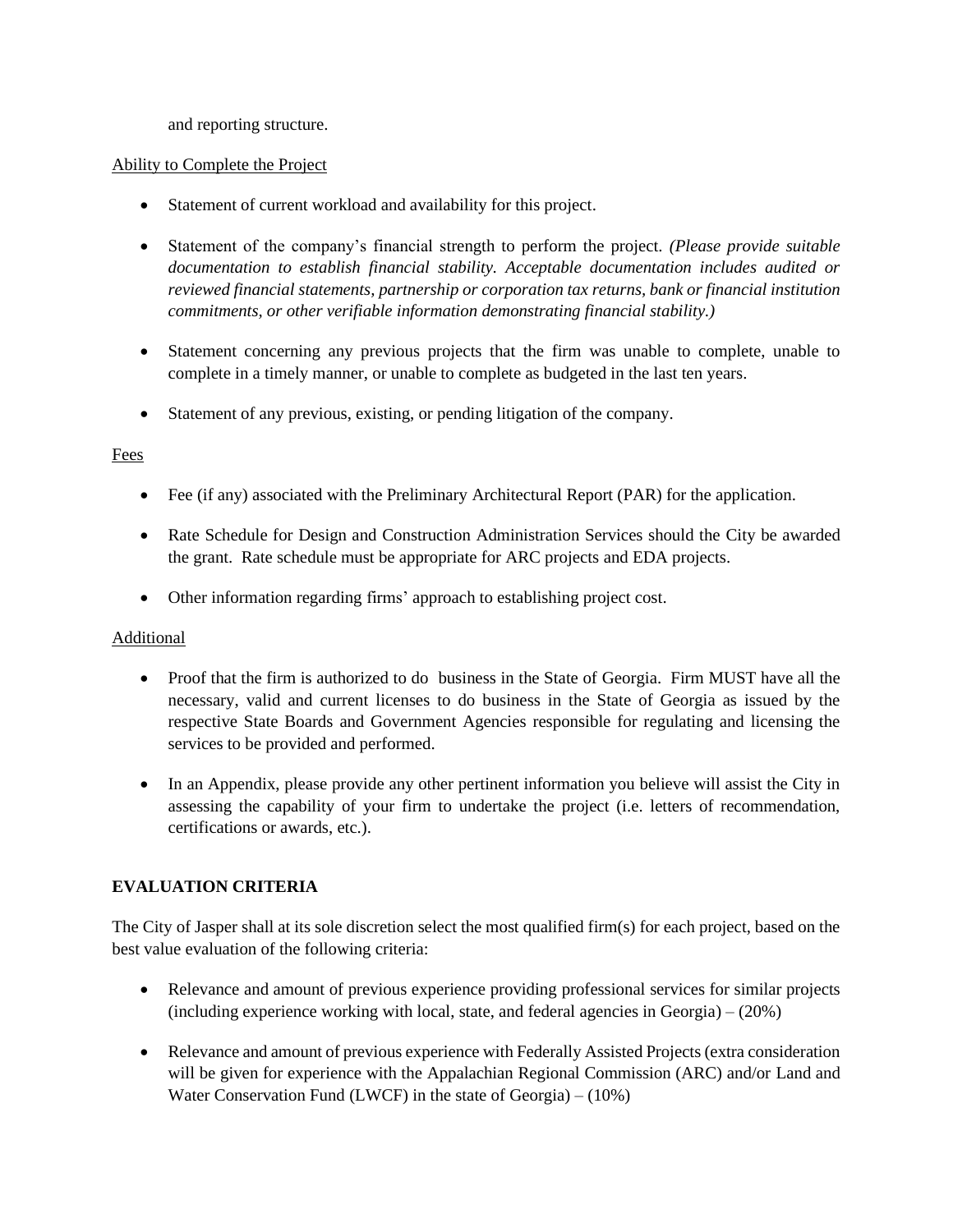- Scope and level of services (extra consideration will be given for firms that can complete the PAR/PER and design in a timely manner) –  $(25%)$
- Approach for design  $(30\%)$
- Other elements requested this solicitation (including demonstrated capacity to complete assignments in a timely manner and manage complex projects; cost effectiveness of proposed remuneration schedule; etc.) – (15%)

#### **GENERAL TERMS AND CONDITIONS**

There are no expressed or implied obligations for the City of Jasper to reimburse responding companies for any expenses incurred in preparing proposals in response to this RFP.

The City reserves the right to request clarifications regarding information submitted as well as request additional information from one or more companies submitting qualifications.

By submitting qualifications, a company certifies that it has fully read and understands this RFP and has full knowledge of the nature, scope, quantity, and quality of the work to be performed; the detailed requirements of the services to be provided and the conditions under which the services are to be performed. Failure to do so will not relieve the successful proposing company of its obligation to enter into a contract and to completely perform the contract in strict accordance with this RFP.

Any proposal submitted shall constitute an irrevocable offer for a period of 120 calendar days.

Ownership of all data, materials, and documentation prepared for and submitted in response to this RFP shall belong exclusively to the City of Jasper and will be considered a public record and subject to public inspection in accordance with the Georgia Open Record Act, O.C.G.A. 50-18-70 et. seq. unless otherwise provided by law.

The City reserves the right to reject any or all proposals, extend the deadline for submission of proposals, call for new proposals, to waive any informalities in a proposal, or to award a contract to the next most qualified company if the selected company does not execute a contract within 30 days after notification of the award. The City reserves the right to accept, reject and/or negotiate any and all proposals or parts of proposals deemed by the City Council to be in the best interest of citizens of the City of Jasper.

The contract between the City and the successful proposing firm will be on the form approved by the City.

This RFP and any resulting contract shall be governed in all respects by the laws of the State of Georgia and the successful proposing company shall comply with all applicable federal, state, and local laws and regulations.

By submitting their qualifications, all proposing companies certify that their proposals are made without collusion or fraud and that they have not offered or received any kickbacks or inducements from any other person or party in connection with their proposals, and that they have not conferred with any City of Jasper employee having official responsibility for this procurement transaction of any payment, loan,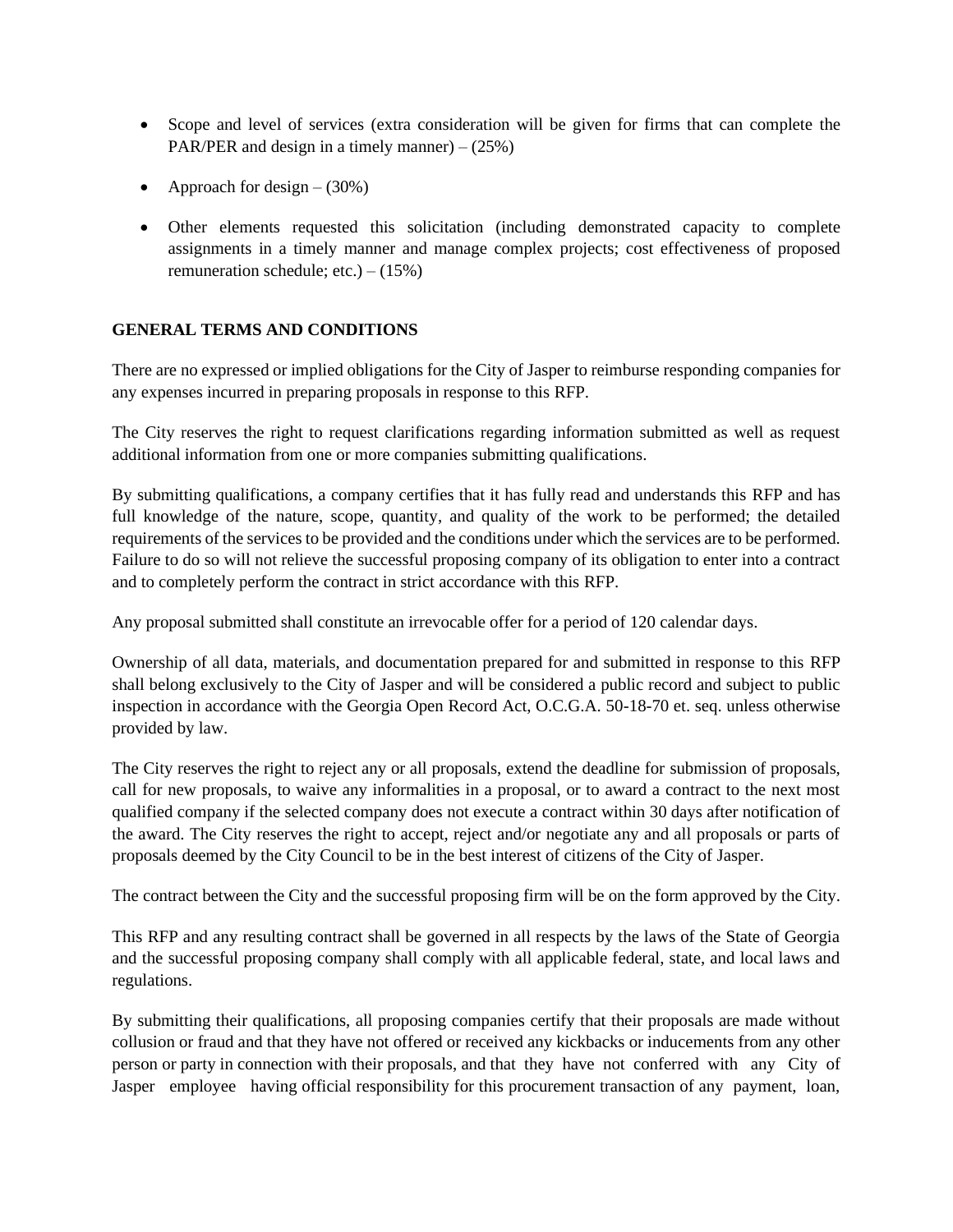subscription, advance, deposit of money, services, or anything of value of more than nominal value, present or promise, unless consideration of substantially equal or greater value was exchanged.

The proposing companies specifically certify that by submitting their qualifications that they are not in violation of O.C.G.A. §§ 16-10-2 and 16-10-22 for acts of bribery, and/ or conspiracy in restraint of free and open competition in transactions with state or political subdivisions.

By submitting their qualifications, all proposing companies certify that they are not currently debarred from submitting bids or proposals on contracts by any agency of the State of Georgia and the federal government, nor are they an agent of any person or entity that is currently debarred from submitting bids on contracts by any agency of the State of Georgia or the federal government.

#### **ASSIGNMENT**

The successful firm shall not assign or transfer any interest in the contract or subcontract any part of the contract without prior written approval of the City of Jasper.

#### **INQUIRIES ABOUT THIS RFP**

All inquiries and questions regarding this RFP shall be in writing and directed to:

Kim Goldener, Assistant City Manager [kgoldener@jasper-ga.us](mailto:kgoldener@jasper-ga.us)

The deadlines for submission of any questions shall be Thursday, June 16, 2022, at 3:00 p.m. and Thursday, June 23, 2022, at 3:00 p.m. and no questions shall be answered until after each deadline has elapsed. Do not call or email any other employee or elected official seeking answers to questions. If a person or entity violates the prohibition against calling or emailing with questions, the City of Jasper reserves the right to immediately remove said person or entity from consideration. Questions and answers will be distributed to all interested parties through a formal written addendum to the RFP prior to the submittal deadline. All addendums will be posted on the city's web site, [www.jasper-ga.us/notices.htm.](http://www.jasper-ga.us/notices.htm)

#### **QUALIFICATIONS SUBMITTAL**

Qualifications are due no later than 3:00 p.m. on Thursday, July 7, 2022. An original and four (4) copies of the proposal must be enclosed in a sealed envelope clearly marked, "Qualifications for Professional Architectural Services – Park and Amphitheater." All proposals must be delivered to the City of Jasper City Hall Attn: Kim Goldener, Assistant City Manager, 200 Burnt Mountain Road, Jasper, GA 30143 by the deadline date and time. A representative of the City of Jasper government will publicly read the names of the companies submitting qualifications at 3:05 p.m. on Thursday, July 7, 2022. Any proposals received after the deadline date and time will be returned unopened. Incomplete proposals may not be considered if the omissions are determined to be significant.